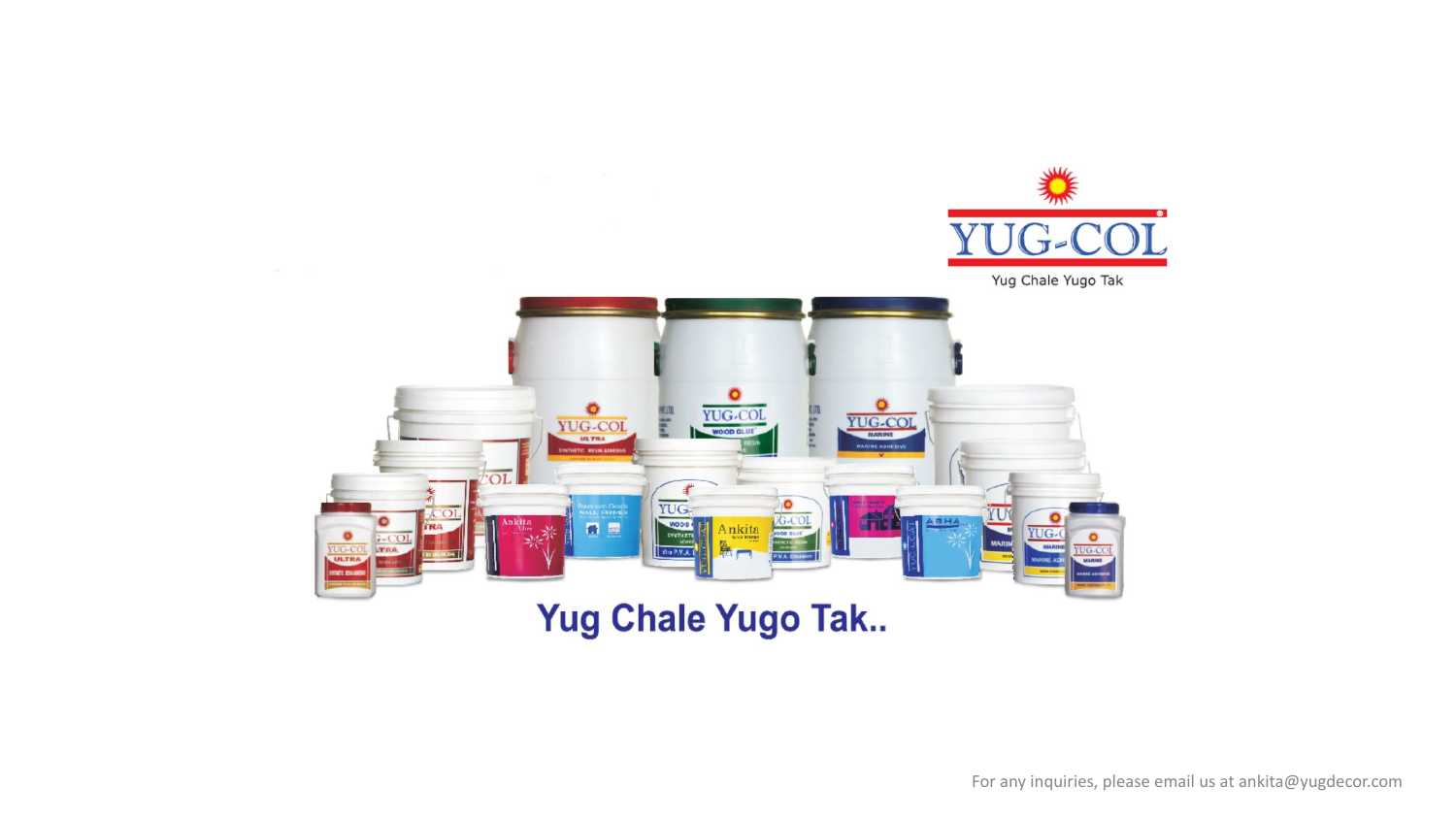

#### **WHO ARE WE**

We manufacture different

kinds of Adhesives

**WHAT WE OFFER MISSION**

- 
- Synthetic Resin Adhesives
- Synthetic Rubber Adhesives
- Footwear Adhesives
- Natural Rubber Adhesives

We are committed to<br>producing high quality producing high products and providing high quality services.

**VISION**

Actively involved with our customers to provide innovative<br>and sustainable technical sustainable solutions to help them increase productivity, reduce costs and minimize risks.

#### **INFRASTRUCTURE**

Headquarter – Ahmedabad, Gujarat, India Manufacturing unit – Santej, near Ahmedabad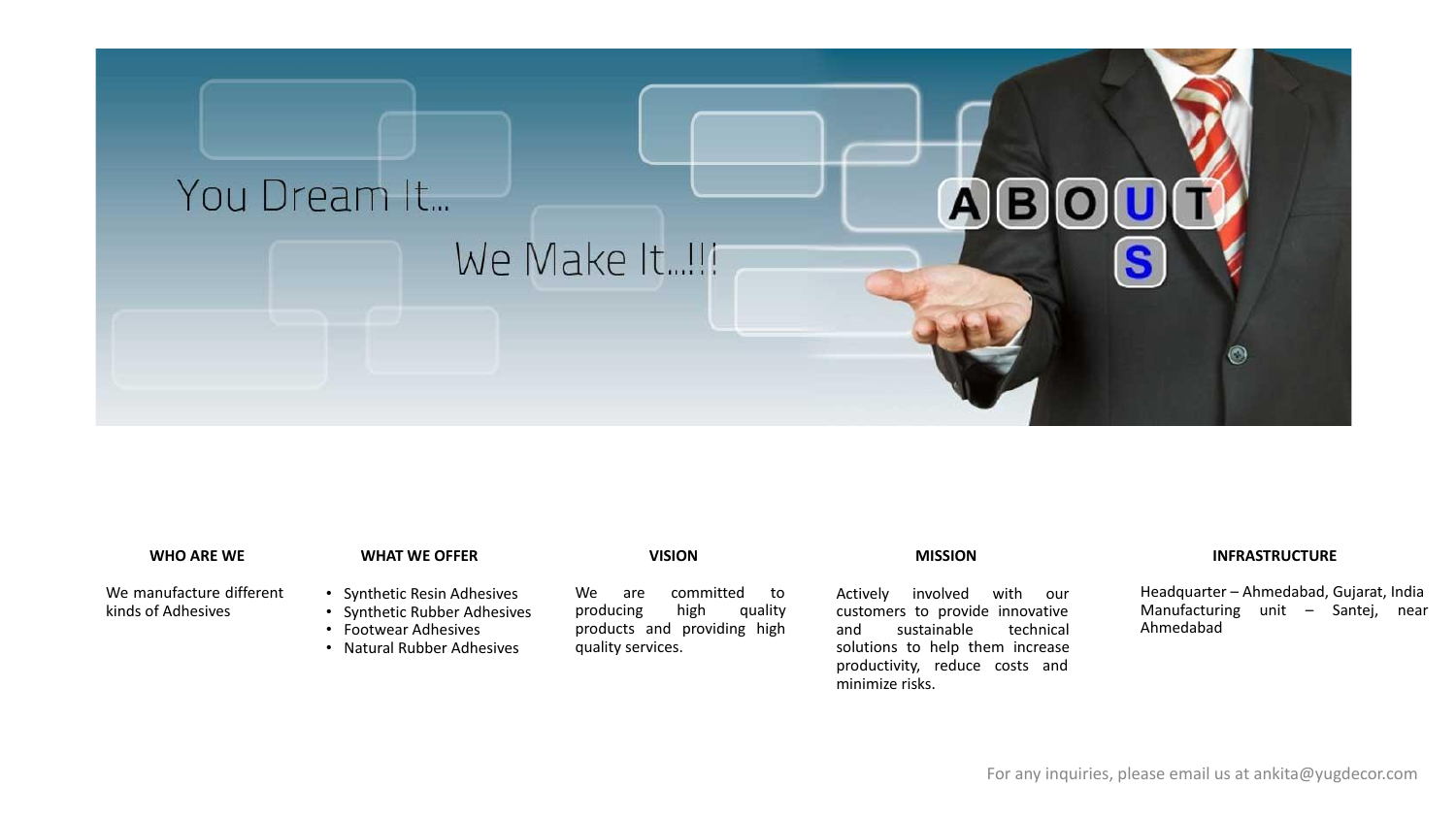### **Chandresh Saraswat Founder & Managing Director**

Mr. Chandresh Saraswat has 31 years of experience in the field of FMCG marketing and has engaged in the business of timber, ply boards and adhesives.

He founded Yug Decor Private Limited in the year 2003 and is the founder of **"Yug-Col"** brand.

In the year 2017, Yug Decor Private Limited was listed on the BSE SME platform and became Yug Decor Limited.

With his guidance and support, Yug Decor Limited is able to maintain good quality of products and provide better services to its clients in a sustainable manner. He has always believed in the mantra of "Work is worship".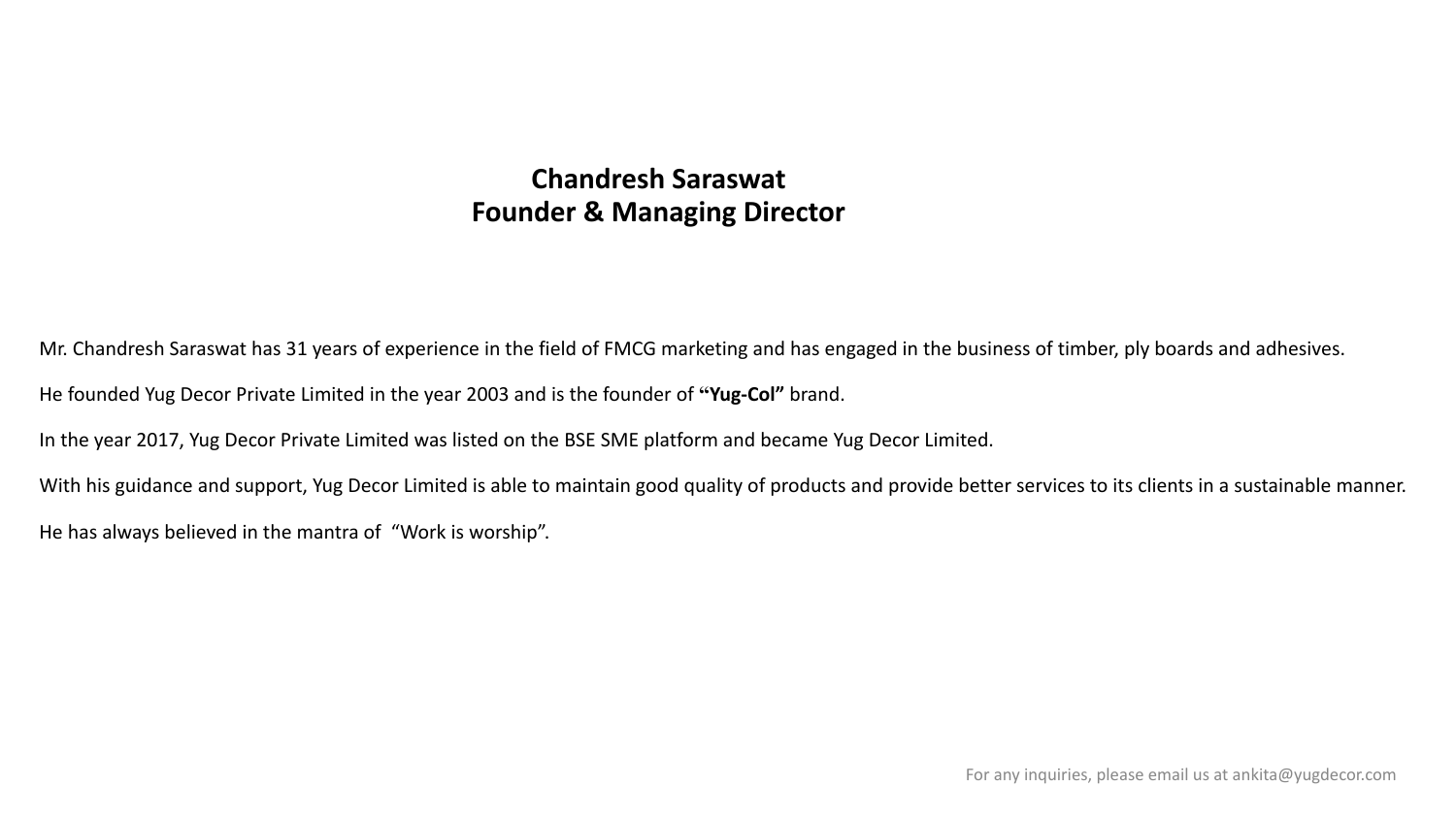### **SYNTHETIC RESIN ADHESIVE**



#### **YUG-COL ULTRA**

YUG-COL ULTRA is one of the most premium and saleable product of YDL.

It is an aqueous polyvinyl acetate dispersion with cross linking properties and stabilization with polyvinyl alcohol. It is qualified for water resistant and heat resistant wood glue.

YUG-COL ULTRA, on hot press application shows accelerated increase of bond strength, making it most suitable for the short contact lamination of panels with laminate sheet finishing and for best forming finishes of panel edges and profiles.

It also gives excellent bonding strength to wood joining . It's bond exhibits an outstanding heat and water resistant.

Now YUG-COL ULTRA conforms the D3 (BS.EN.204) standards of Europe.

| Appearance                                                          | <b>Slightly Opaque</b>                                                                                                     |  |
|---------------------------------------------------------------------|----------------------------------------------------------------------------------------------------------------------------|--|
| Solid contents                                                      | $54\% \pm 1$                                                                                                               |  |
| Active contents                                                     | $51\% \pm 1$                                                                                                               |  |
| pH Value                                                            | $5.5 \pm 0.5$                                                                                                              |  |
| Density                                                             | $1.1 \pm 0.02$                                                                                                             |  |
| Viscosity<br>LVT spindles no. 4/12 RPM at 30A°C                     | $10000 \pm 10\%$ CPS                                                                                                       |  |
| Open time<br>(At room temperature and 200 micron film<br>thickness) | 5 to 10 minutes                                                                                                            |  |
| Bond strength<br>(Bonding strength with load more than 295 kg)      | beyond this wood breaks<br>but bond doesn't break<br>30vminutes ± 5A for 40% strength<br>2 hours $\pm$ 10 for 60% strength |  |
| Rapid setting (Bonding)                                             | 3 hours ± 10 for 80% strength<br>6 hours $\pm$ 15 for 90% strength<br>24 hours ± 30 for 100% strength                      |  |
| Coating weight and film thickness                                   | 120gm to 180gm per mA                                                                                                      |  |
| Dispersion particles size                                           | 2Aµm app                                                                                                                   |  |
| Min film forming temperature                                        | app. 4Aºc                                                                                                                  |  |
| Shelf life                                                          | best use before six months                                                                                                 |  |
| <b>Available Pack Size</b>                                          | 50 kg / 20 kg / 10 kg / 2 kg / 1 kg / 500 gm                                                                               |  |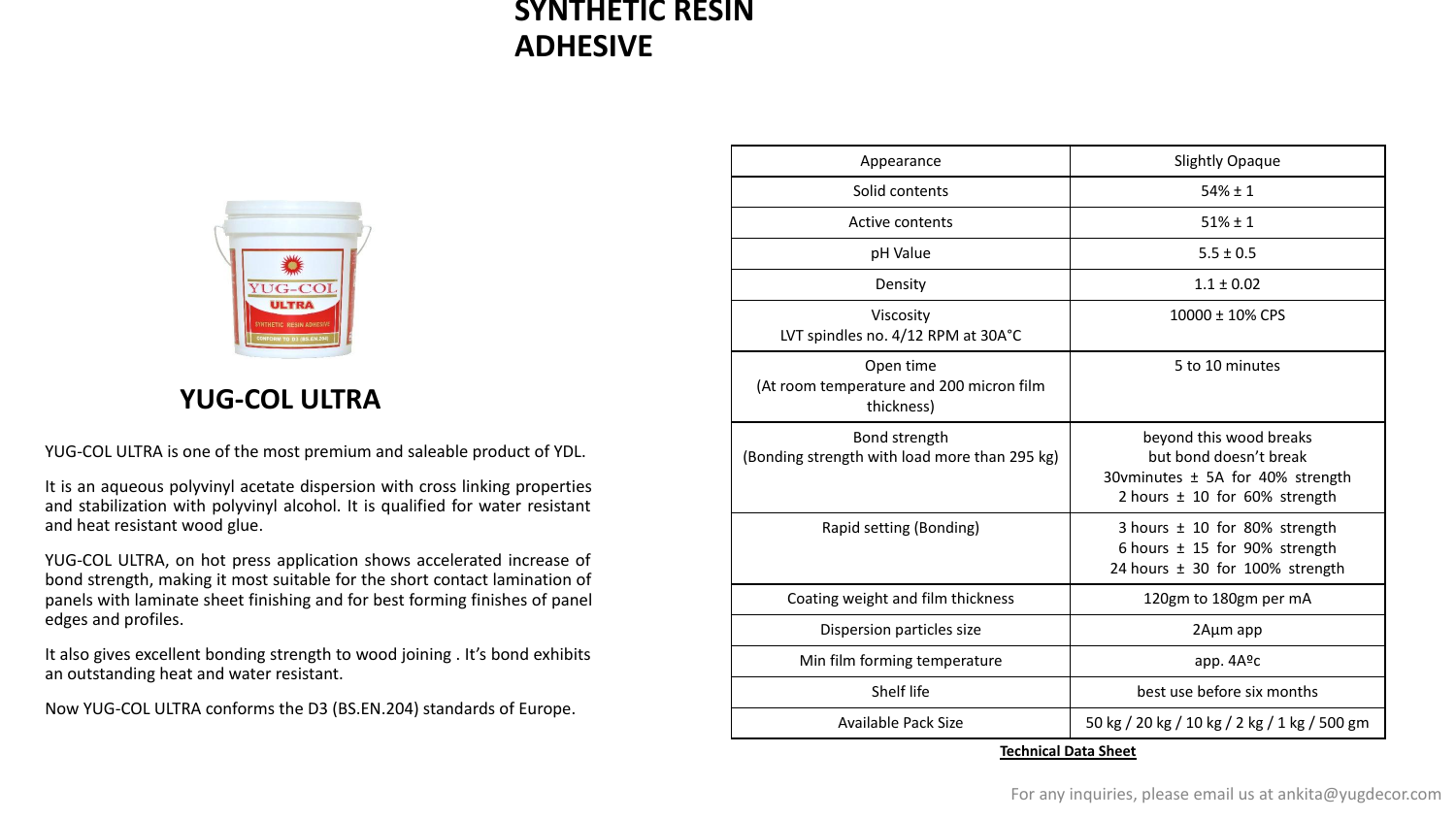### **SYNTHETIC RESIN ADHESIVES**



#### **YUG-COL WOOD GLUE MARINE**

It is milky white aqueous poly vinyl acetate dispersion with cross linking properties. Ideal for area exposed to moisture and humidity like bathrooms, kitchens, ship building and coastal areas.

The dispersion exhibits a rapid increase in bond strength when pressed at temperature higher than 20°c. The resulting water proof bond exhibit an outstanding heat and water resistance. 3 to 4 hours setting time. More coverage with super strong bonding.



#### **YUG-COL WOOD GLUE GREEN**

It is used for all wood-working applications such as in furniture industry, plywood industry, paper and paper products, handicrafts and textile industry.

4 to 5 hours setting time compared with 8 to 10 hours. Extra PVA Emulsion for strong bonding, High density and Quick setting ability.

|                     | YUG-COL WOOD GLUE MARINE                               | YUG-COL WOOD GLUE GREEN                      |  |
|---------------------|--------------------------------------------------------|----------------------------------------------|--|
| Appearance          | Milky White                                            | White                                        |  |
| Solid contents      | $46% \pm 1$                                            | $43% \pm 1$                                  |  |
| Active contents     | $40\% \pm 1$<br>$40\% \pm 1$                           |                                              |  |
| pH Value            | 6 ± 0.5                                                | $6.5 \pm 0.5$                                |  |
| Density             | $0.95 \pm 0.02$                                        | $0.95 \pm 0.02$                              |  |
| Shelf life          | best use before one year                               | best use before one year                     |  |
|                     | $50 \text{ kg}$ / 20 kg / 10 kg / 5 kg / 2 kg / 1 kg / | 50 kg / 20 kg / 10 kg / 5 kg / 2 kg / 1 kg / |  |
| Available Pack Size | 500 gm / 250 gm / 125 gm                               | 500 gm / 250 gm / 125 gm                     |  |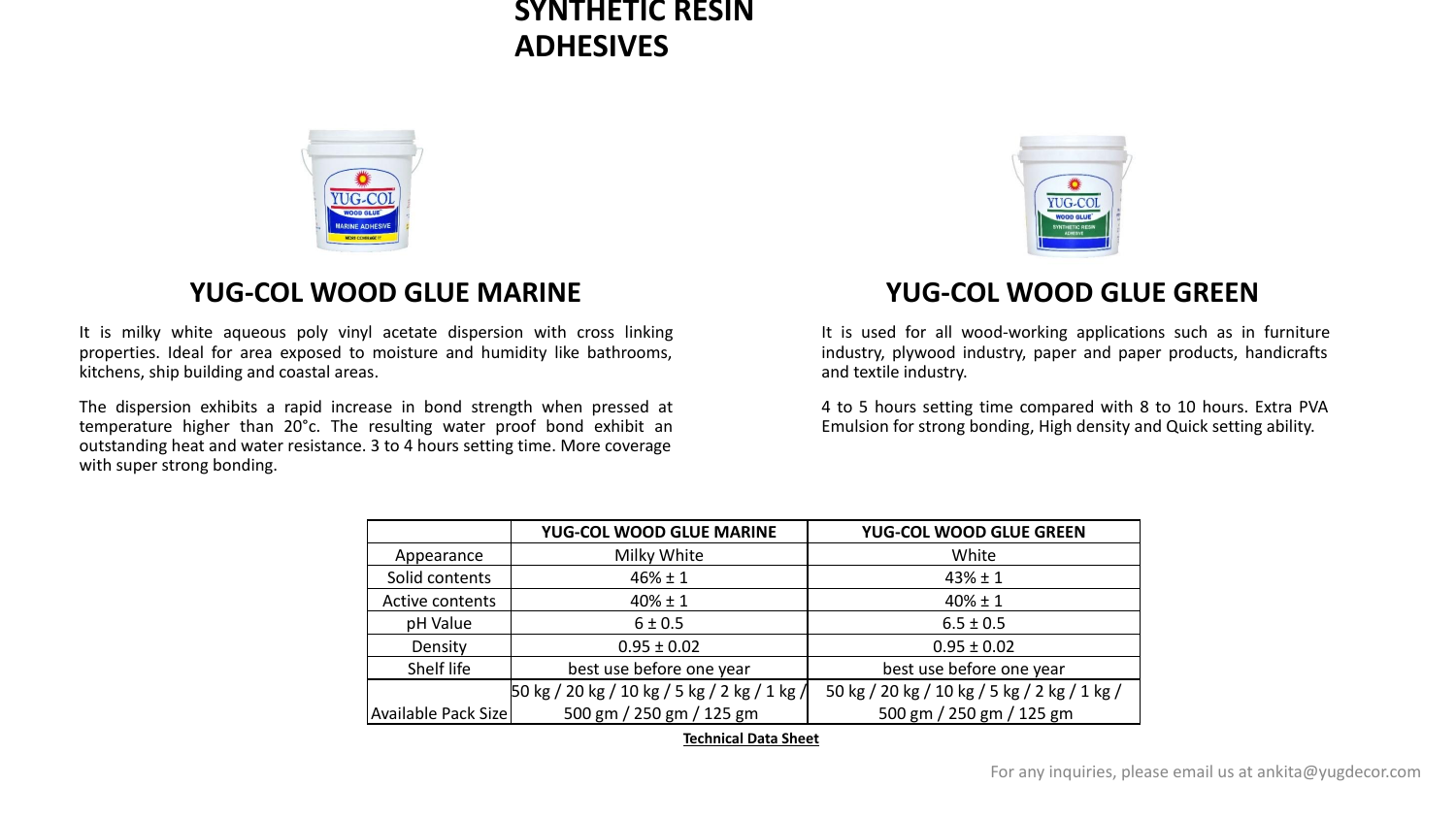### **SYNTHETIC RESIN ADHESIVE**



#### **YUG-COL BISON BOND**

It is a synthetic resin based adhesive having vast applications in wood-working / furniture industry, handicrafts, paper and paper products, textiles and other allied industries and also for domestic household applications. It gives bonding for wood to wood, wood to laminate sheets, and other multiple surfaces. It is economical in long run.

| Chemical nature             | Poly Vinyl Acetate Polymer Emulsion                                            |  |  |
|-----------------------------|--------------------------------------------------------------------------------|--|--|
| Appearance                  | Milky White Emulsion                                                           |  |  |
| Solid contents              | $39 + 1%$                                                                      |  |  |
| pH Value                    | $5 - 6$                                                                        |  |  |
| Density                     | 1                                                                              |  |  |
| Viscosity                   | 30° C Brookfield Viscometer<br>RVT spindle no $6/20$ rpm $-$ 200 to 300 poises |  |  |
| Bond strength               | 60 kg to 70 kg / $cm2$                                                         |  |  |
| Shelf life                  | best before one year                                                           |  |  |
| Available Pack Size         | 50 kg / 20 kg / 10 kg / 5 kg / 2 kg / 1 kg / 500 gm                            |  |  |
| <b>Technical Data Sheet</b> |                                                                                |  |  |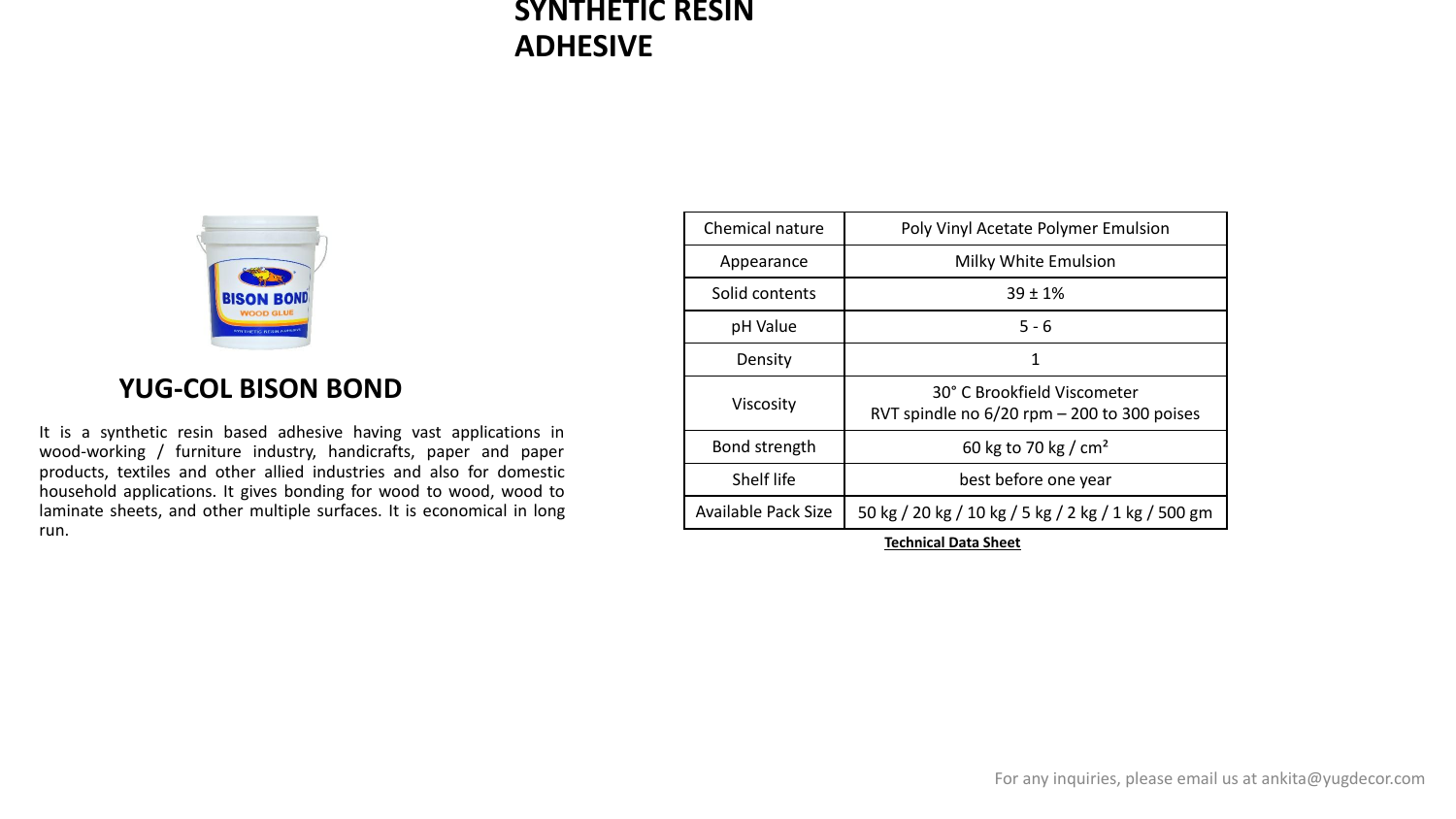#### **SYNTHETIC RESIN ADHESIVES**

These two products are synthetic resin based adhesives having vast application in wood-working / furniture industry, handicrafts, paper and paper products, textiles and other allied industries and also for domestic household applications.





|                     | <b>YUG-COL BLUE BOND</b><br><b>YUG-COL SUPER JOR</b>                       |                                                 |  |
|---------------------|----------------------------------------------------------------------------|-------------------------------------------------|--|
| Chemical nature     | Poly Vinyl Acetate Polymer Emulsion<br>Poly Vinyl Acetate Polymer Emulsion |                                                 |  |
| Appearance          | Milky White Emulsion                                                       | Milky White Emulsion                            |  |
| pH Value            | 5 to 6                                                                     | $5$ to $6$                                      |  |
|                     | 30° C Brookfield Viscometer                                                | 30° C Brookfield Viscometer                     |  |
| Viscosity           | RVT spindle no $6/20$ rpm $- 200$ to 300 poises                            | RVT spindle no $6/20$ rpm $- 200$ to 300 poises |  |
| Shelf life          | best before six months                                                     | best before six months                          |  |
| Available Pack Size | $1 \text{ kg} / 500 \text{ gm}$                                            | $1 \text{ kg} / 500 \text{ gm}$                 |  |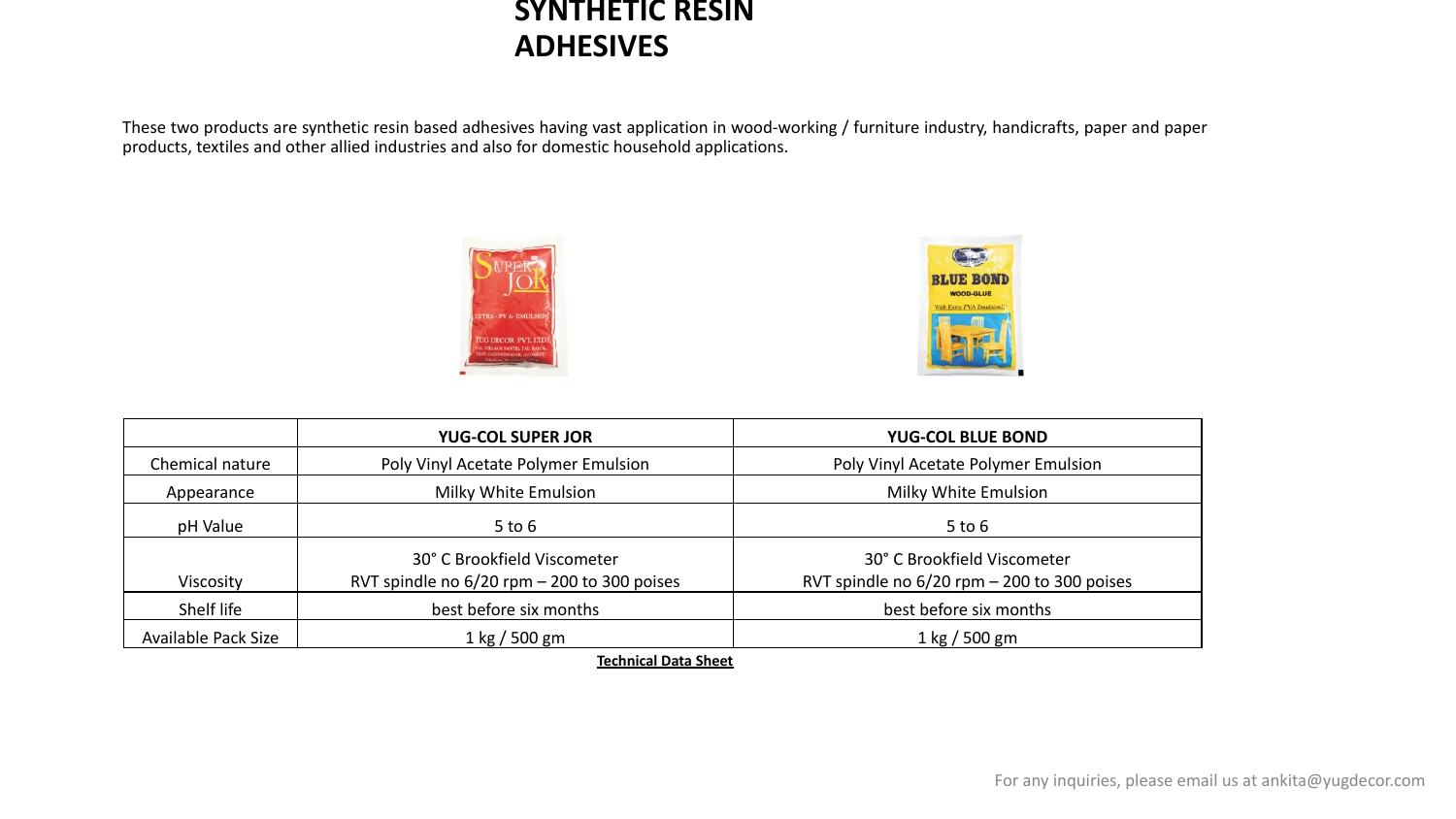## **SYNTHETIC RUBBER ADHESIVE**



## **YUG-COL HEATPRO+**

It is a synthetic rubber based adhesive for use in foam-to-foam applications, furniture and footwear industries. The unique advantage is that it gives a soft feel to the joined surfaces. This can also be used in upholstery and fixing laminate sheets to wood and other surfaces. It is non – staining and does not discolor tapestry. It is economical to use. It is quick drying and gives good coverage.

| Rubber Adhesive in Solvent solution |
|-------------------------------------|
| Moderately Viscous Liquid           |
| $25\% \pm 1\%$                      |
| 5                                   |
| 0.9                                 |
| $180 \pm 5$ seconds                 |
| 5 to 7 minutes                      |
| 11 to 16 minutes                    |
| 10 to 12 minutes                    |
| Up to $150 °C$                      |
| best before one year                |
| 25 ltr / 5 ltr / 1 ltr / 500 ml     |
|                                     |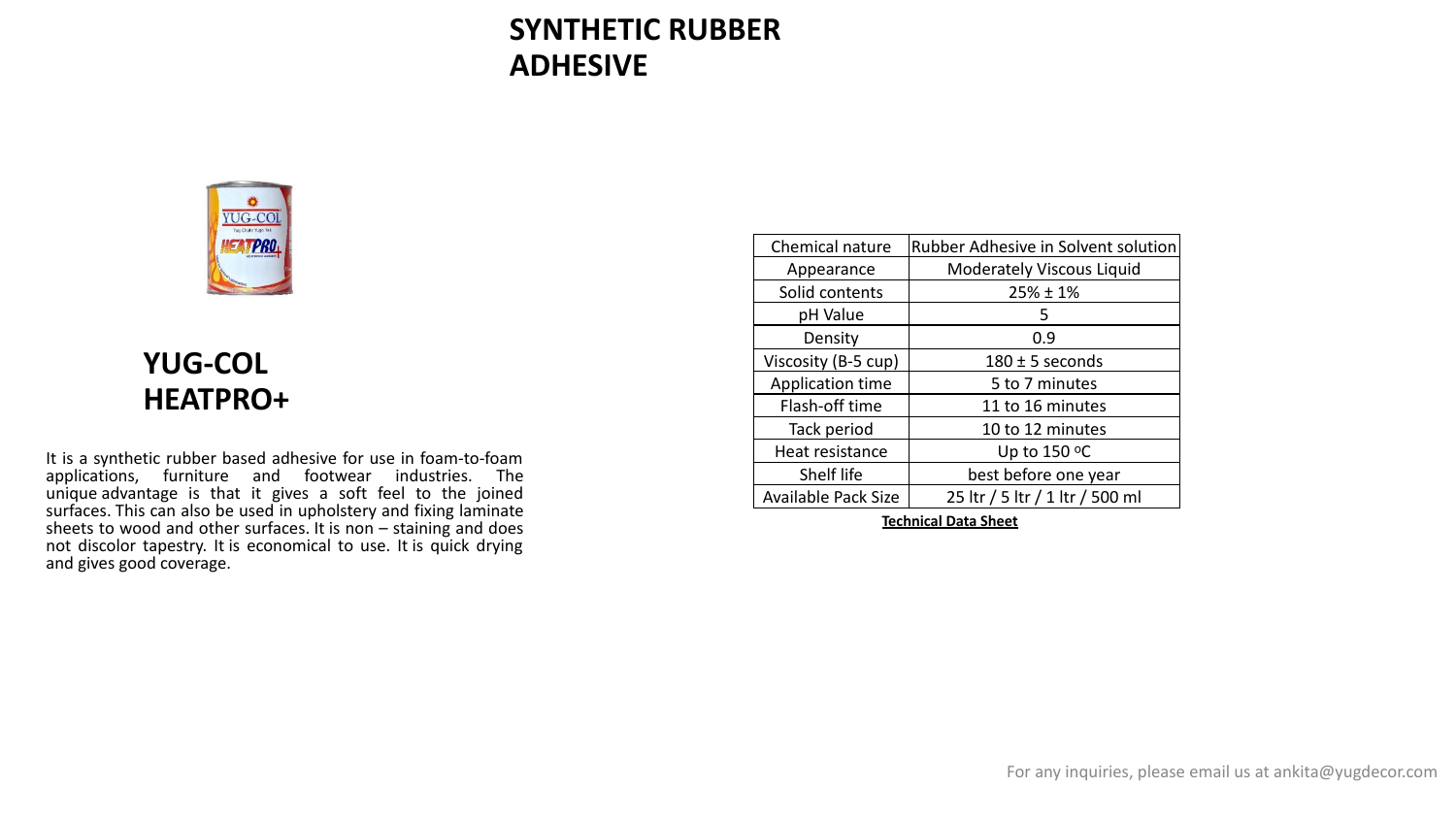# **SYNTHETIC RUBBER ADHESIVES**

These three products are rubber based adhesives which are used in foam-to-foam applications, footwear industry, handicraft industry and carpet industry. The unique advantage is that these products give a soft feel to the joint surfaces. These products are non-staining and does not discolor tapestry. They are economical to use and gives a good coverage.







| <b>YUG-COL SR 99</b>                | <b>YUG-COL SR 55</b>                | <b>YUG-COL SR 44</b>                |
|-------------------------------------|-------------------------------------|-------------------------------------|
| Rubber Adhesive in Solvent solution | Rubber Adhesive in Solvent solution | Rubber Adhesive in Solvent solution |
| Moderately Viscous Liquid           | Moderately Viscous Liquid           | Moderately Viscous Liquid           |
| $23\% \pm 1\%$                      | $19\% \pm 1\%$                      | $18\% \pm 1\%$                      |
|                                     |                                     |                                     |
| 0.8                                 | 0.81                                | 0.8                                 |
| $45 \pm 2$ seconds                  | $60 \pm 2$ seconds                  | $45 \pm 2$ seconds                  |
| 5 to 7 minutes                      | 5 to 7 minutes                      | 5 to 7 minutes                      |
| 11 to 16 minutes                    | 11 to 16 minutes                    | 11 to 16 minutes                    |
|                                     | 10 to 12 minutes                    | 10 to 12 minutes                    |
| best before one year                | best before one year                | best before one year                |
| 25 ltr / 5 ltr / 2 ltr / 1 ltr /    | 25 ltr / 20 ltr / 5 ltr / 1 ltr /   | 25 ltr / 20 ltr / 5 ltr / 1 ltr /   |
| 500 ml / 250 ml / 125 ml            | 500 ml / 250 ml / 125 ml            | 500 ml / 250 ml / 125 ml            |
|                                     |                                     |                                     |

**Technical Data Sheet**

For any inquiries, please email us at ankita@yugdecor.com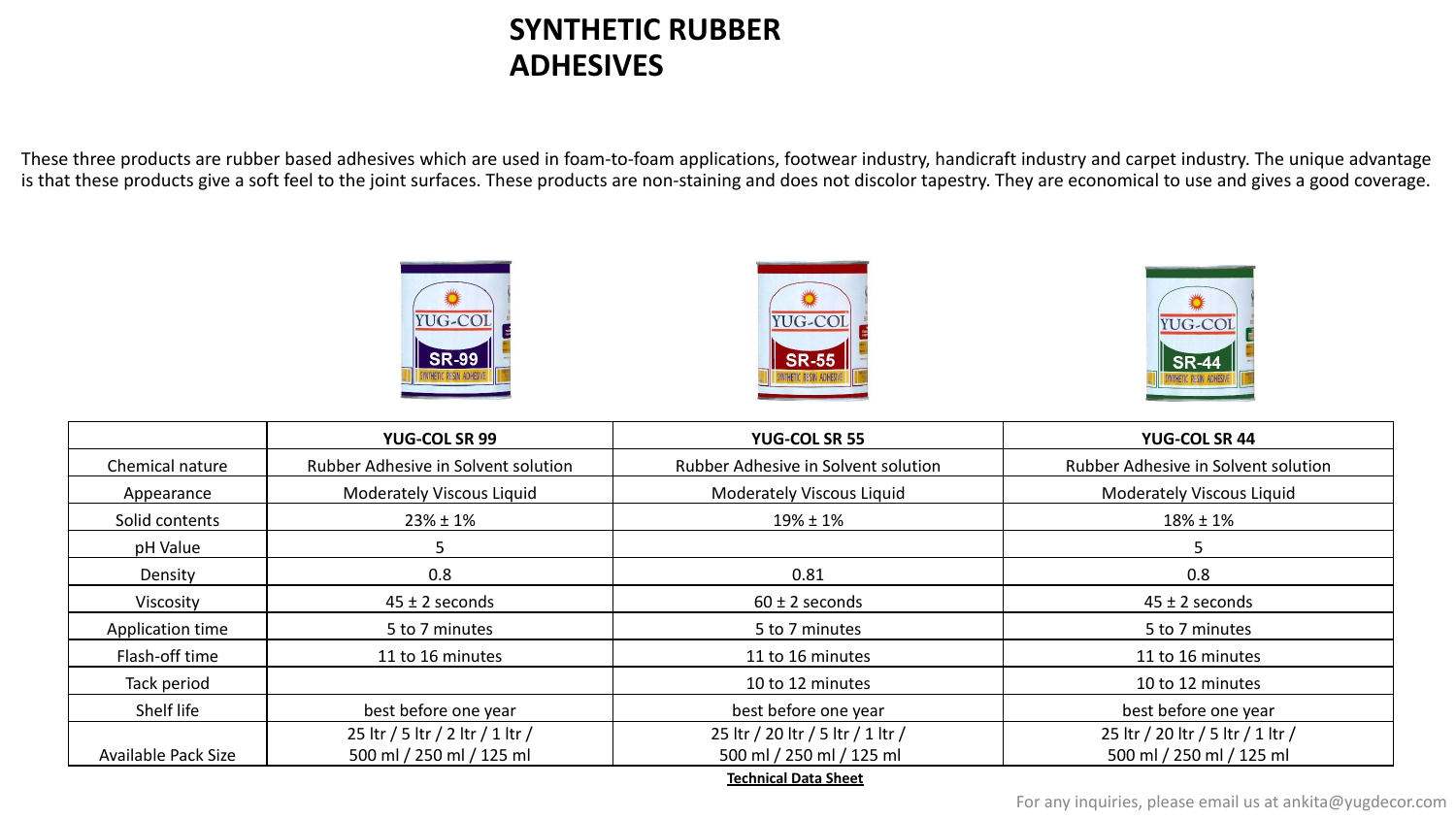## **FOOTWEAR ADHESIVES**

These three products are footwear adhesives which are used in footwear / shoe / leather industry. After complete setting, it develops a bond between two surfaces which is tough, flexible and resistant to oil, alkali water, petrol etc.







|                       | YUG-COL PU 2032                        | YUG-COL PU 2012                        | YUG-COL PU 2009                        |
|-----------------------|----------------------------------------|----------------------------------------|----------------------------------------|
| Chemical nature       | PU in Solvent solution                 | PU in Solvent solution                 | PU in Solvent solution                 |
| Appearance            | Pale Yellow, Moderately Viscous Liquid | Pale Yellow, Moderately Viscous Liquid | Pale Yellow, Moderately Viscous Liquid |
| Solid contents        | $17\% \pm 0.5\%$                       | $14\% \pm 0.5\%$                       | $13% \pm 1%$                           |
| Density               | 0.86                                   | 0.84                                   | 0.82                                   |
| Application time      | 5 to 7 minutes                         | 5 to 7 minutes                         | 5 to 7 minutes                         |
| Flash-off time        | 11 to 16 minutes                       | 11 to 16 minutes                       | 11 to 16 minutes                       |
| Tack period           | 10 to 12 minutes                       | 10 to 12 minutes                       | 10 to 12 minutes                       |
| Shelf life            | best before one year                   | best before one year                   | best before one year                   |
| Available Pack Size   | 25 ltr / 5 ltr / 1 ltr / 500 ml        | 25 ltr / 5 ltr / 1 ltr / 500 ml        | 25 ltr / 5 ltr / 1 ltr / 500 ml        |
| Tachatan I Bata Chart |                                        |                                        |                                        |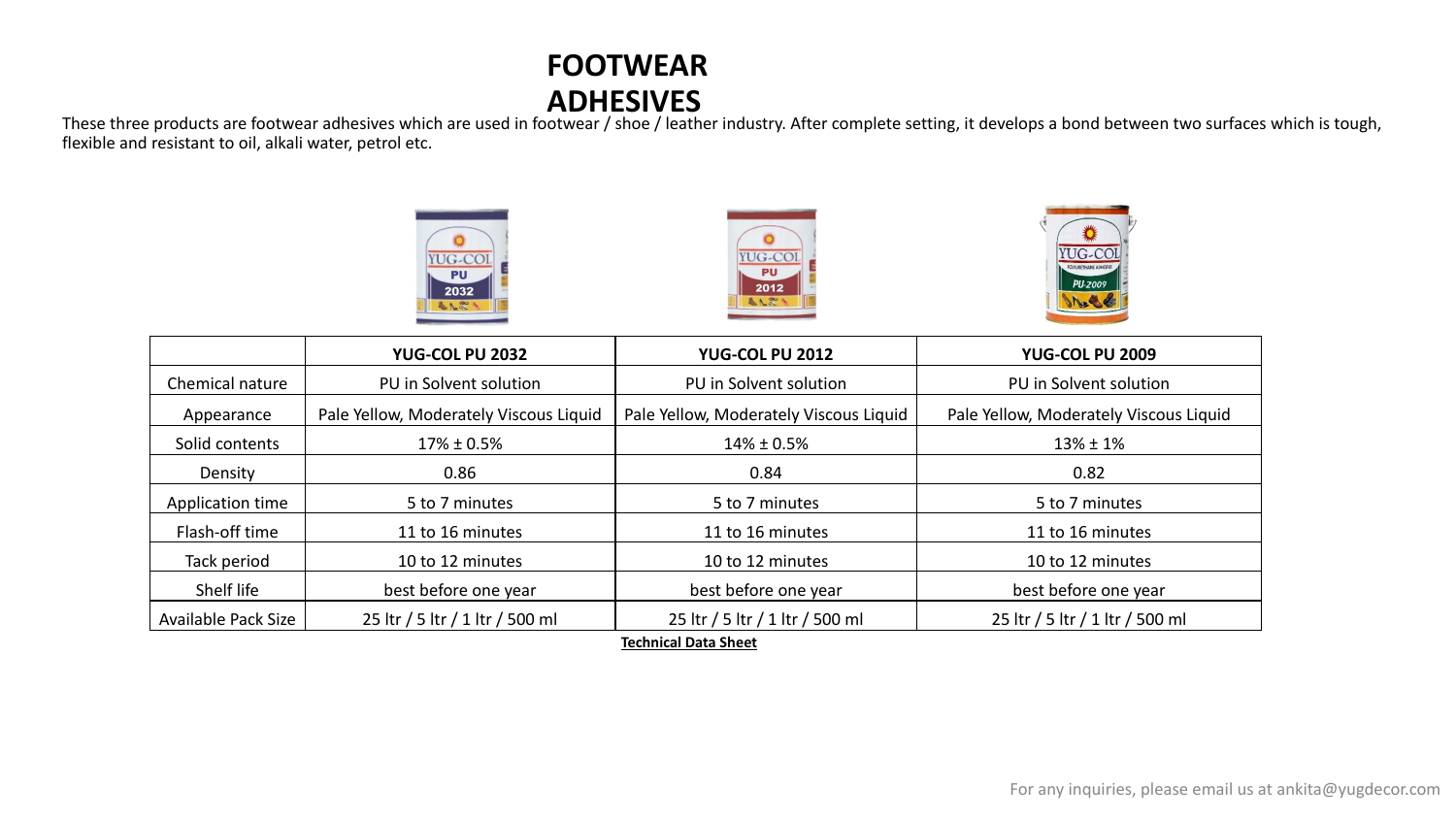## **NATURAL RUBBER ADHESIVE**



#### **YUG-COL NR-107**

It is ready to use type adhesive based on natural rubber and synthetic resin. All joints for foam to foam and any other surface like PU foam, rubber foam, wood, metal, footwear. It gives strong initial tackiness and develops much stronger bond to a large number of surfaces. It is easy to apply, faster in drying thereby saving application time and is very versatile in applications. After complete setting, it develops a bond between two surfaces which is tough, flexible and resistant to oil, alkali water, petrol etc.

| Chemical nature     | Natural Rubber adhesive in solvent solution |  |
|---------------------|---------------------------------------------|--|
| Appearance          | Light Brownish, Moderately Viscous Liquid   |  |
| Solid contents      | $16\% \pm 1\%$                              |  |
| pH Value            | 5%                                          |  |
| Density             | 0.7%                                        |  |
| Application time    | 5 to 7 minutes                              |  |
| Flash-off time      | 11 to 16 minutes                            |  |
| Tack period         | 10 to 12 minutes                            |  |
| Shelf life          | best before one year                        |  |
| Available Pack Size | 25 ltr / 5 ltr / 1 ltr / 500 ml             |  |
|                     | ティット・パット わっきょ アレッシャー                        |  |